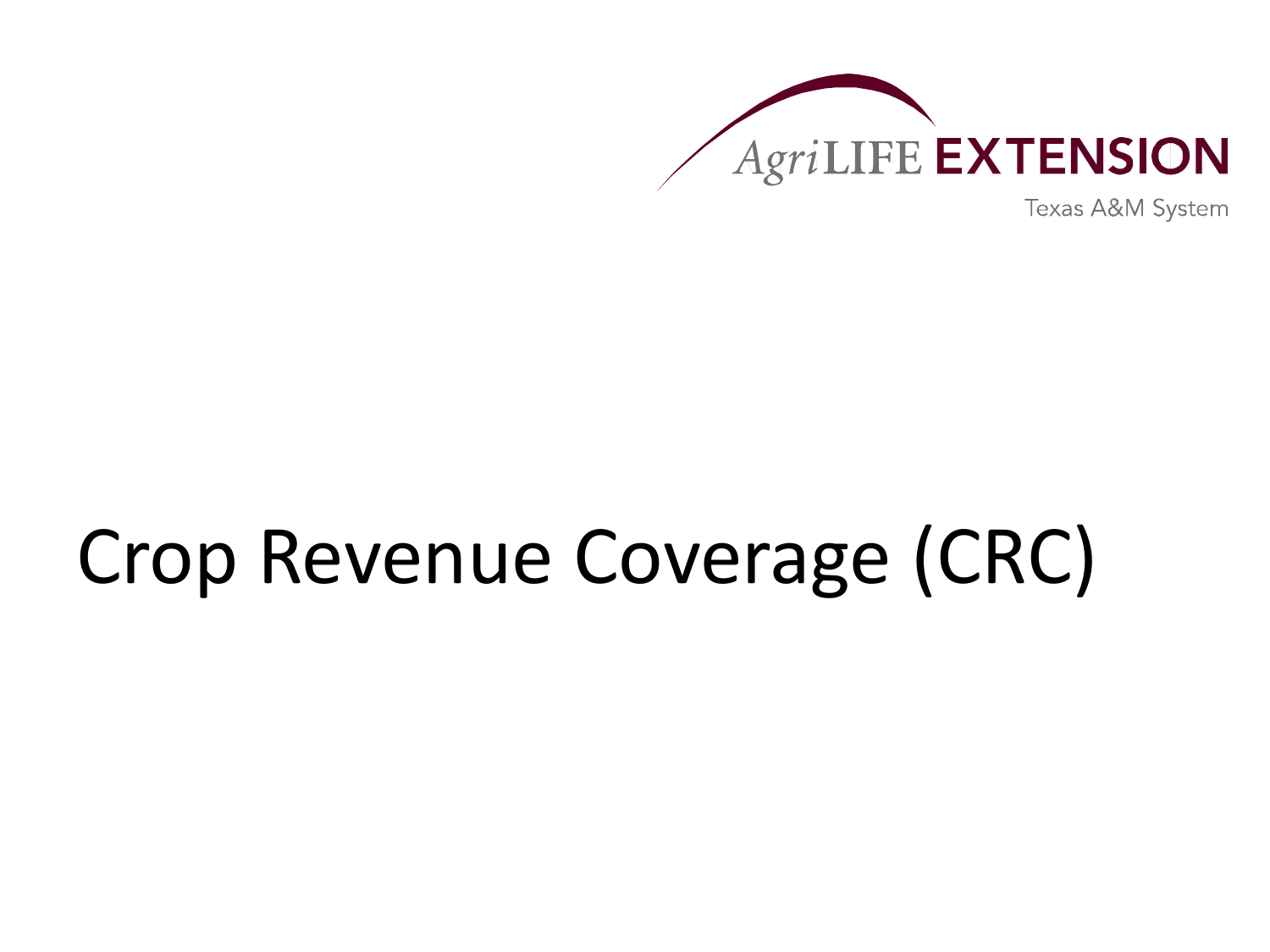## Crop Revenue Coverage (CRC)

- $\triangleright$  CRC is an insurance program that guarantees a stated amount of revenue. CRC (like Income Protection) provides comprehensive protection through a dollar guarantee based on commodity futures prices.
- $\triangleright$  CRC protects a producer from loss of revenue resulting from low prices, low yields, or a combination of the two.

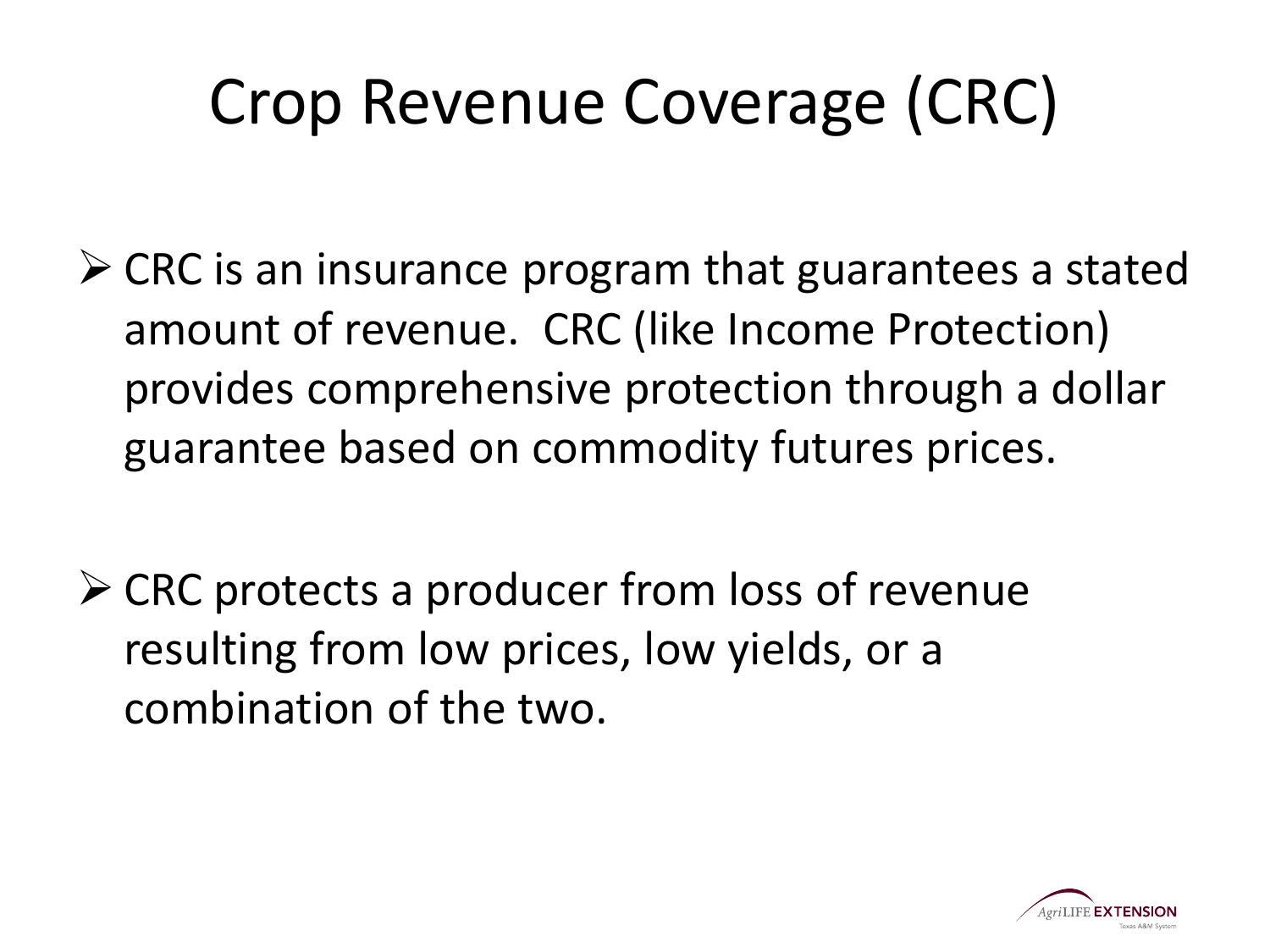### CRC Attributes

- $\triangleright$  Same acreage and production reporting dates, optional units and quality adjustments as APH
- $\triangleright$  Establish a Minimum Guarantee per acre
	- $\checkmark$  Approved yield
	- $\checkmark$  Base price
	- $\checkmark$  And selected coverage
- $\triangleright$  Coverage levels ranging between 50 and 75%, in 5% increments
- $\triangleright$  Establish a Harvest Guarantee per acre
	- $\checkmark$  Approved yield
	- $\checkmark$  Harvest Price
	- $\checkmark$  Selected Coverage

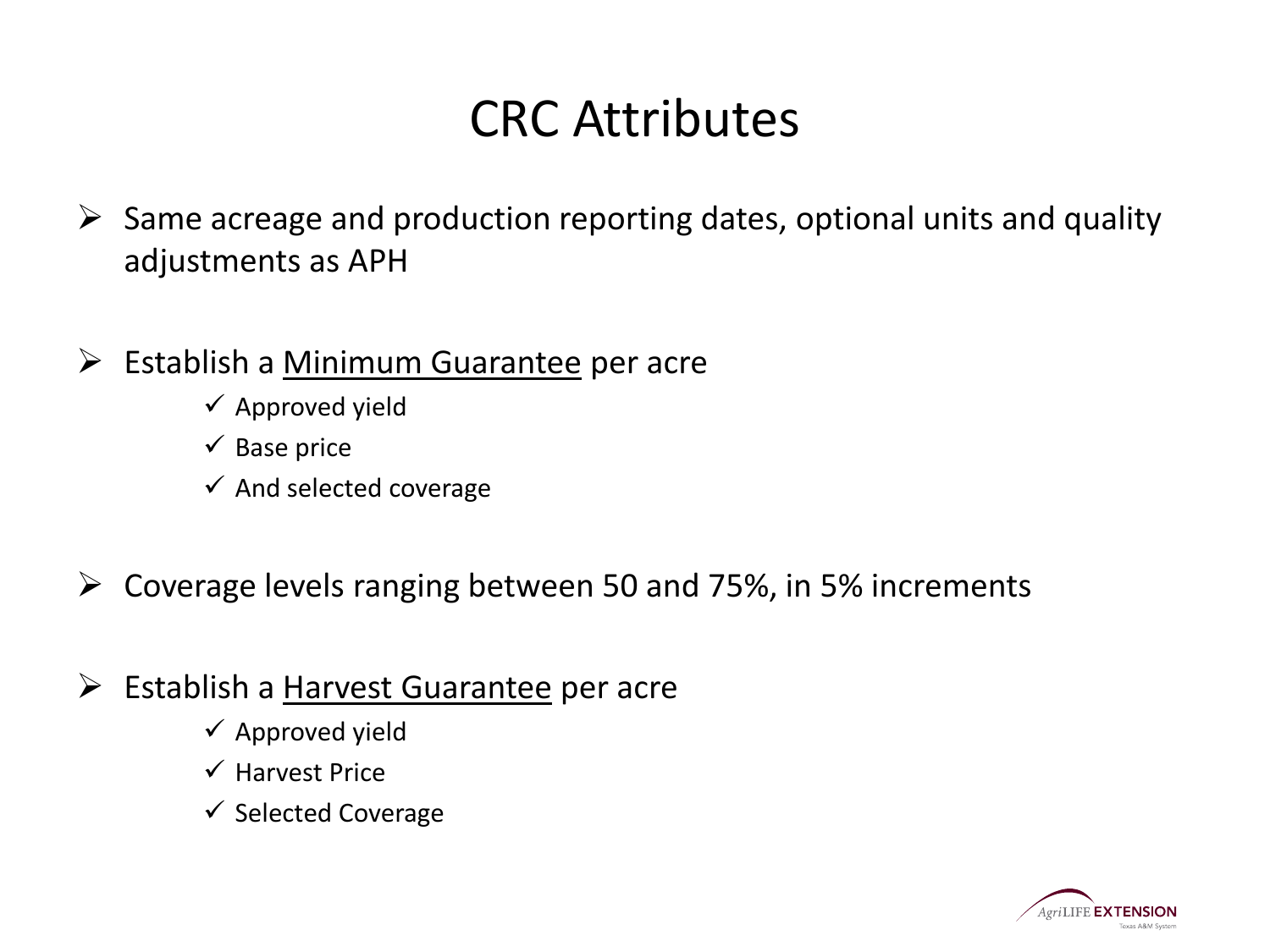### Final Guarantee

### ▶ Derive Calculated Revenue

 $\checkmark$  =harvest price x yield to count

 $\triangleright$  The Final Guarantee equals:

 $\checkmark$  The greater of the minimum or harvest guarantee

 $\triangleright$  How much is my indemnity?

- $\checkmark$  Calculated revenue is compared with the final guarantee.
- $\checkmark$  If calculated revenue is less than the final guarantee, the producer is paid the difference.

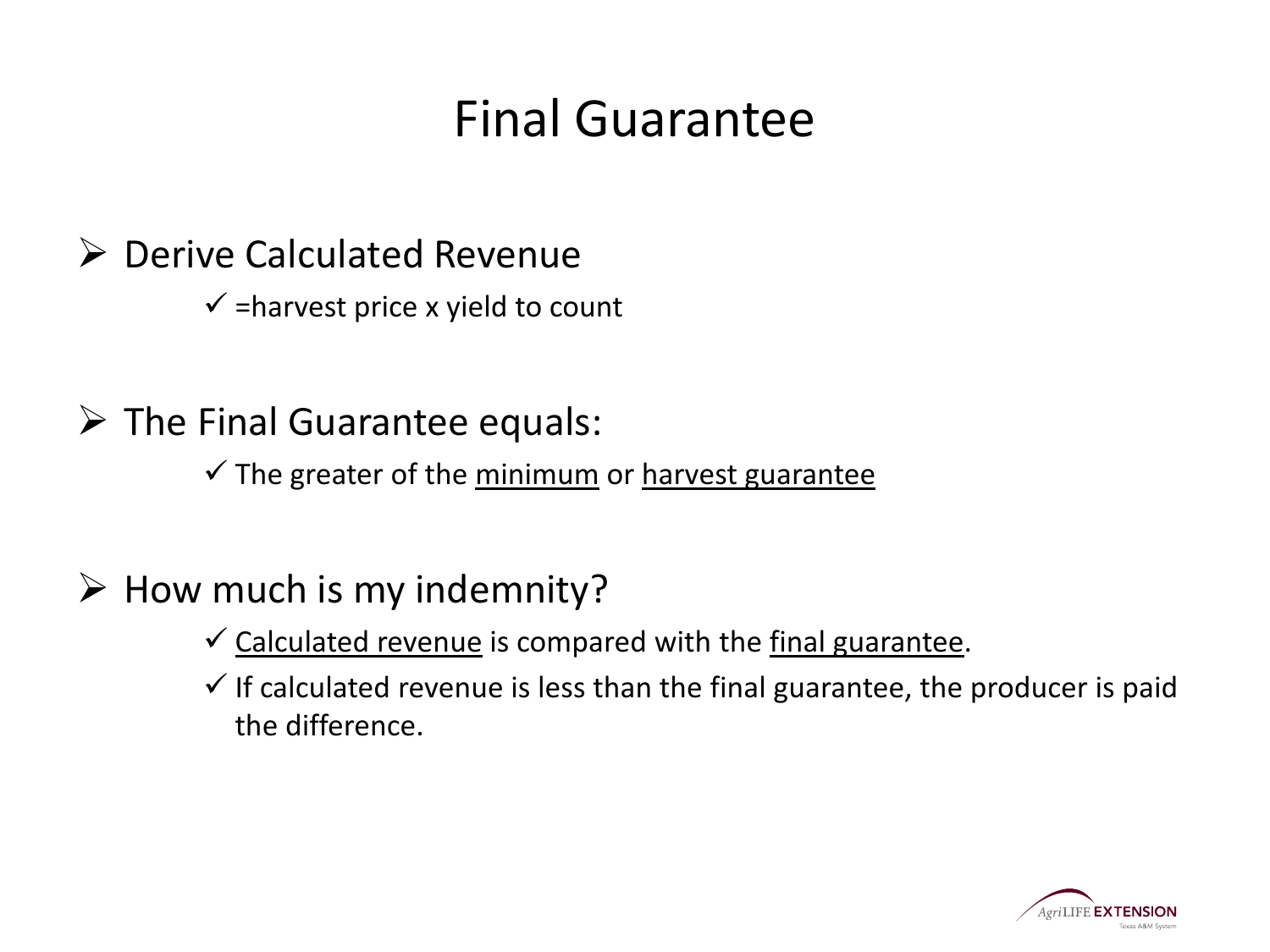The Base Price is an average of the daily settlement prices, for a month before normal planting time, of a harvest time futures contract.

The **Harvest Price** is an average of the daily settlement prices, for a month near the end of normal harvest, of the harvest time futures contract.

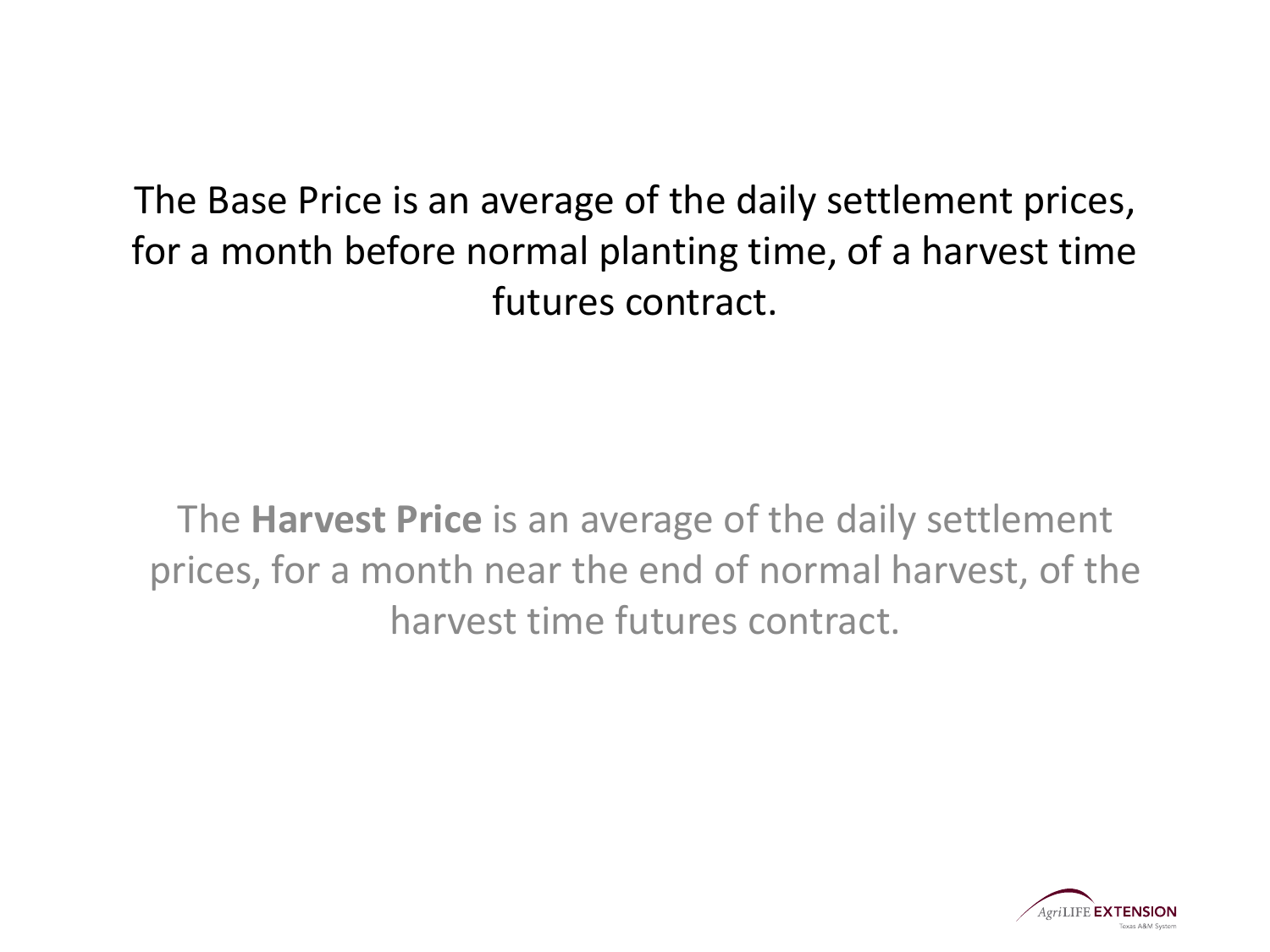### CRC Price Determination Specifics

| <b>Crop/Sales Closing Date</b> | Commodity<br>Exchange | <b>Futures</b><br>Contract | Max % | <b>Base Price</b><br><b>Month</b> | <b>Harvest</b><br><b>Price Month</b> |
|--------------------------------|-----------------------|----------------------------|-------|-----------------------------------|--------------------------------------|
| Corn before 3/15               | <b>CBOT</b>           | Sept.                      | 100   | Dec.                              | Aug.                                 |
| Corn on 3/15                   | <b>CBOT</b>           | Dec.                       | 100   | Feb.                              | Nov.                                 |
| Soybeans before 3/15           | <b>CBOT</b>           | Sept.                      | 100   | Dec.                              | Aug.                                 |
| Soybeans on 3/15               | <b>CBOT</b>           | Nov.                       | 100   | Feb.                              | Oct.                                 |
| Winter Wheat on 9/30           | <b>KCBOT</b>          | July                       | 95    | Aug.                              | June                                 |
| Cotton on 1/15                 | <b>NYCE</b>           | Oct.                       | 100   | Dec.                              | Sept.                                |
| Cotton on 2/28 and 3/15        | <b>NYCE</b>           | Dec.                       | 100   | Jan 15 to Feb 14                  | Nov.                                 |
| Grain Sorghum before 3/15      | <b>CBOT</b>           | Sept.                      | 95    | Dec.                              | Aug.                                 |
| Grain Sorghum on 3/15          | <b>CBOT</b>           | Dec.                       | 95    | Feb.                              | Nov.                                 |
| Rice on 1/15                   | <b>CBOT</b>           | Sept.                      | 100   | Dec.                              | Aug.                                 |
| Rice on $2/15$                 | <b>CBOT</b>           | Nov.                       | 100   | Jan.                              | Oct.                                 |

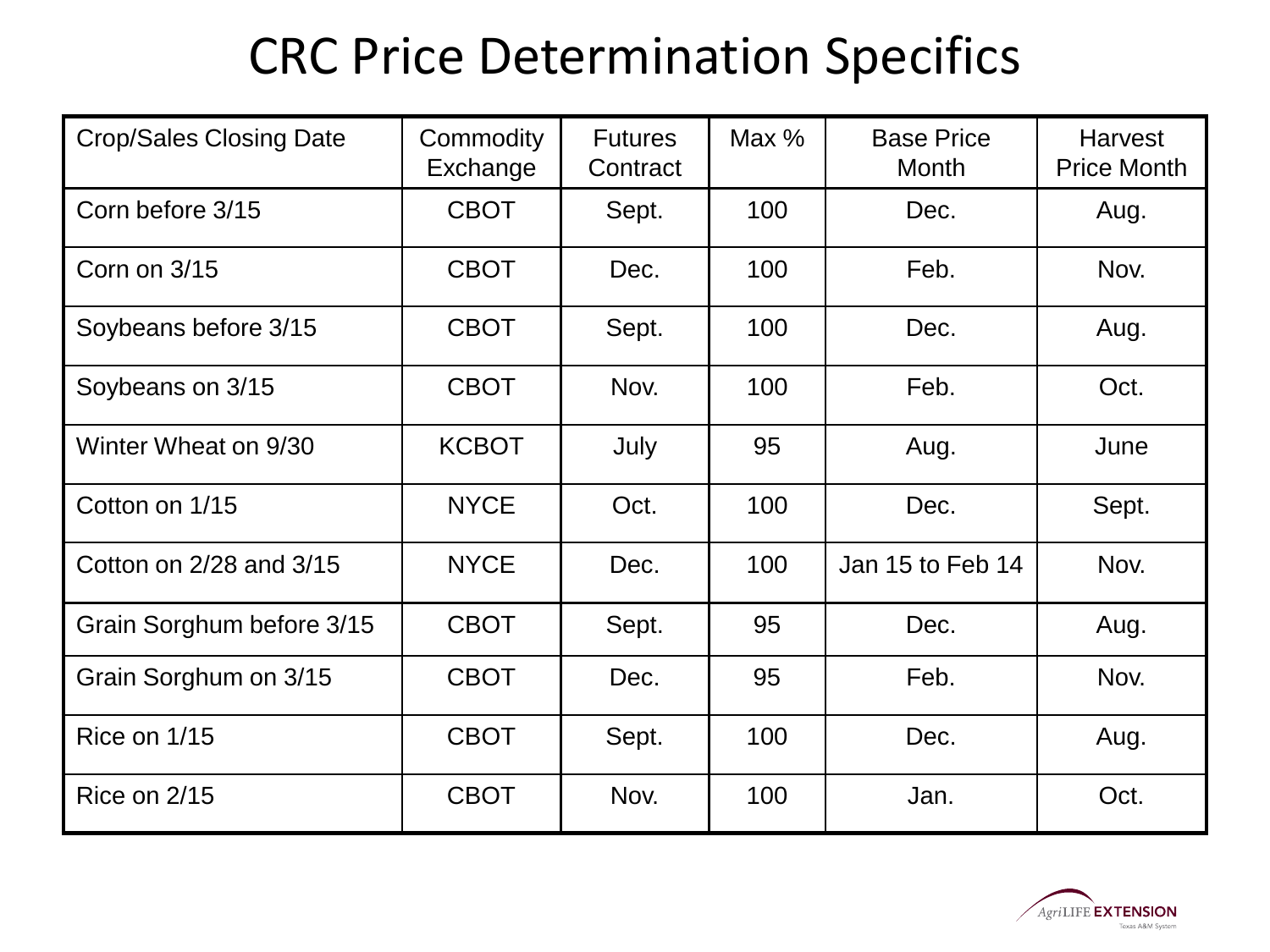Harvest price ends up higher than the Base Price – With a 34% Production Loss

- Approved APH yield  $= 70$  bushels per acre
- 
- 
- 
- 
- 
- Coverage Level  $= 65\%$  Share =  $100\%$ Base Price  $=$   $\frac{1}{2}$   $\frac{1}{2}$   $\frac{1}{2}$   $\frac{1}{2}$   $\frac{1}{2}$   $\frac{1}{2}$   $\frac{1}{2}$   $\frac{1}{2}$   $\frac{1}{2}$   $\frac{1}{2}$   $\frac{1}{2}$   $\frac{1}{2}$   $\frac{1}{2}$   $\frac{1}{2}$   $\frac{1}{2}$   $\frac{1}{2}$   $\frac{1}{2}$   $\frac{1}{2}$   $\frac{1}{2}$   $\frac{1}{2}$   $\frac{1}{$  $Harvest Price$  = \$3.00 per bushel
- Production to Count  $= 46$  bushels per acre
- Crop Value  $=$  Production to Count x Harvest Price = \$138.00
- Revenue Guarantee  $=$  Approved APH yield x Coverage Level x the higher of Base Price or Harvest Price x Share = \$136.50
- Revenue Guarantee Crop Value = CRC Indemnity  $$136.50$  -  $$138.00 = $0.00$

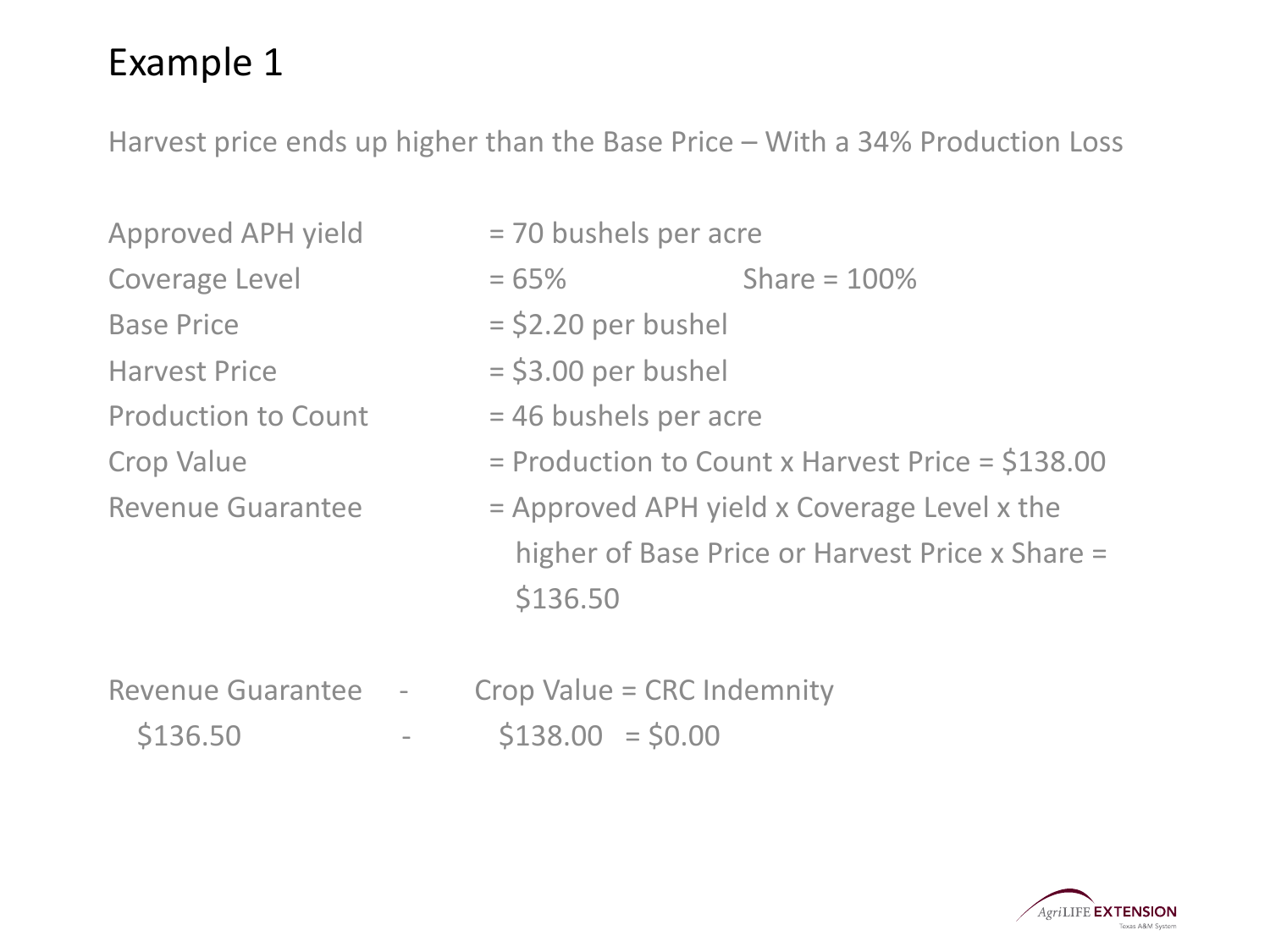Harvest price ends up higher than the Base Price – With a 57% Production Loss

- 
- 
- 
- 
- 
- Approved APH yield  $= 70$  bushels per acre
- $Coverage Level = 65%$  Share = 100%
- Base Price  $= $2.20$  per bushel
- Harvest Price  $= $3.00$  per bushel
- Production to Count  $= 30$  bushels per acre
- Crop Value  $=$  Production to Count x Harvest Price = \$90.00
- Revenue Guarantee  $=$  Approved APH yield x Coverage Level x the higher of Base Price or Harvest Price x Share = \$136.50
- Revenue Guarantee Crop Value = CRC Indemnity  $$136.50$  -  $$90.00$  = \$46.50

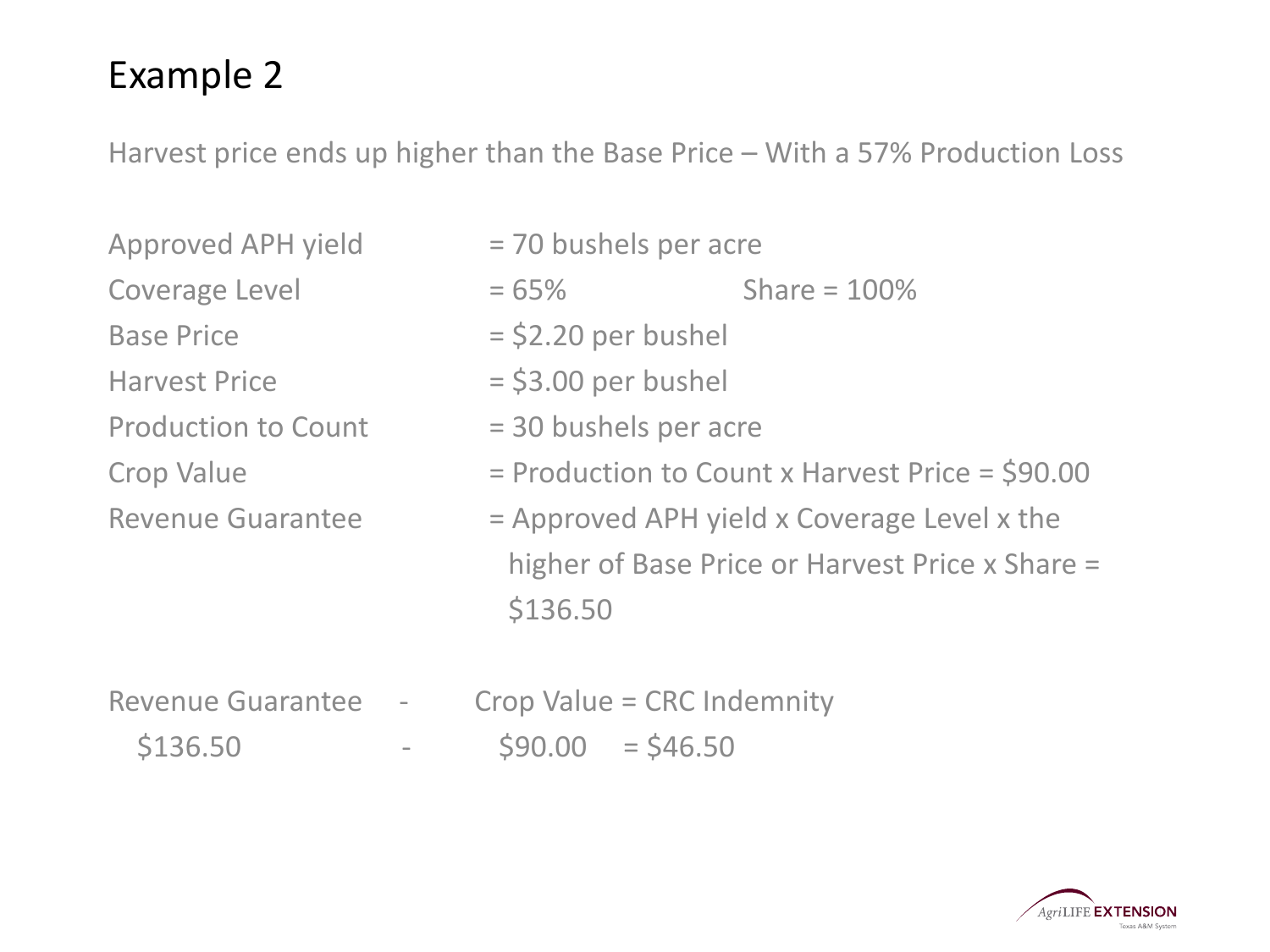Harvest price ends up less than the Base Price – With a 34% Production Loss

- 
- 
- 
- 
- 
- 
- 
- Approved APH yield  $= 70$  bushels per acre
- $Coverage Level = 65%$  Share = 100%
- $Base Price$  = \$2.20 per bushel
- Harvest Price  $= $1.35$  per bushel
- Production to Count  $= 46$  bushels per acre
- Crop Value  $=$  Production to Count x Harvest Price = \$62.10
- Revenue Guarantee  $=$  Approved APH yield x Coverage Level x the higher of Base Price or Harvest Price x Share  $= $100.10$
- Revenue Guarantee Crop Value = CRC Indemnity  $$100.10$  -  $$62.10 = $38.00$